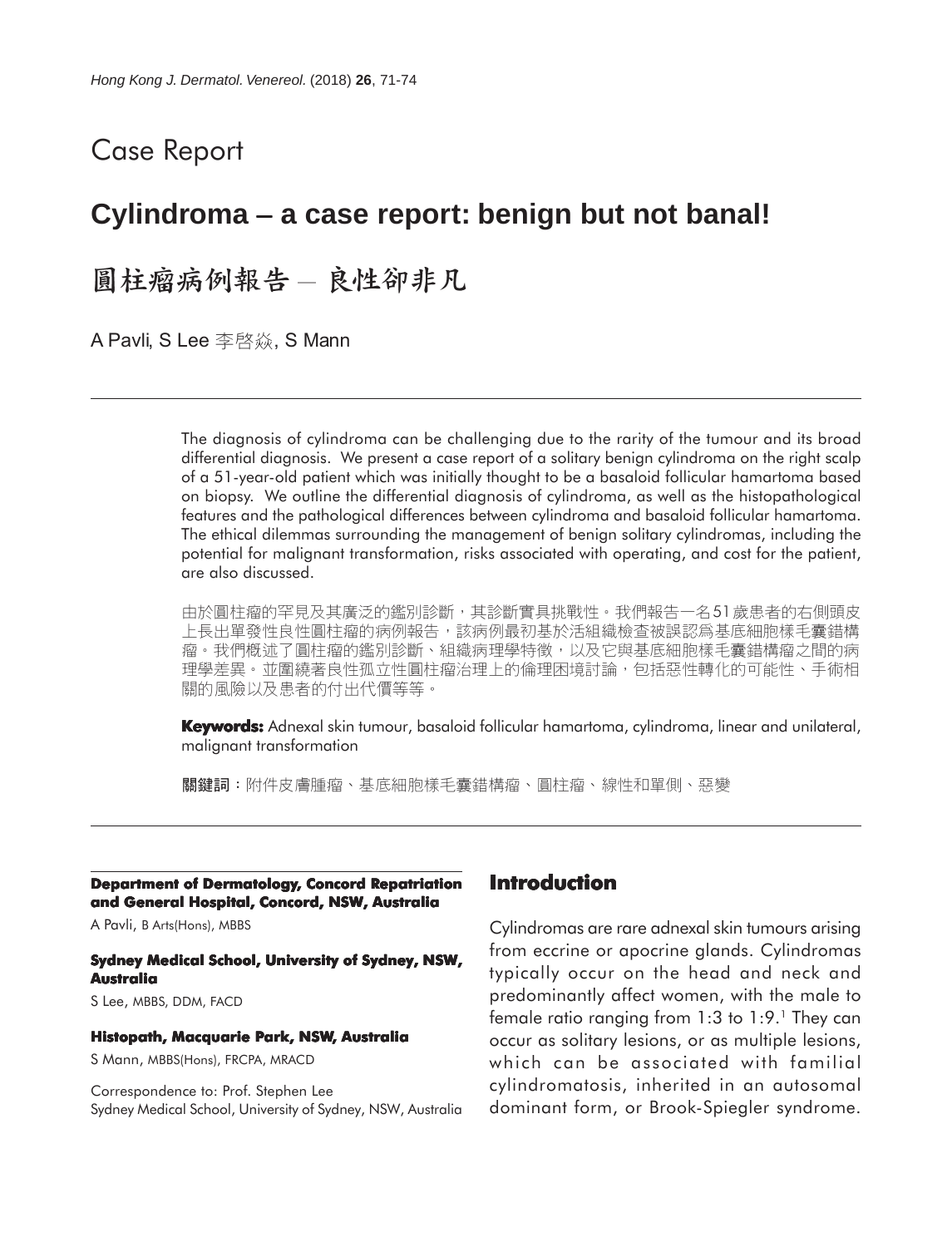Genetic mutations in the cylindromatosis tumour suppressor gene (CYLD1) on chromosome 16q12- 13 have a role in the development of both hereditary and sporadic cylindroma.<sup>2,3</sup> Malignant cylindroma is a rare tumour arising from preexisting benign cylindroma, and can occur in both the solitary and multiple types, although malignant transformation occurs more commonly in the multiple type.<sup>4,5</sup>

# **Case report report**

A 51-year-old woman presented for review of a row of slowly enlarging lesions on her right scalp and forehead (Figures 1 & 2). She had no significant past medical history, took no regular medications and reported an allergy to penicillin. She had no family history of similar skin lesions and her two children were unaffected. The lesions, which were asymptomatic, had been present for fourteen years. It is of interest to note that the lesions are unilateral, clustering on the right side of the scalp. One of the larger lesions on her scalp was excised by a general surgeon in 2008 and the biopsy report favoured a diagnosis of cylindroma. However, a subsequent and relatively superficial biopsy in 2012 was considered to be a basaloid follicular hamartoma. For clarification, further biopsies were taken and these showed features of cylindroma (Figures 3 & 4).

# **Discussion**

The differential diagnosis to be considered in cylindroma includes: basal cell carcinoma;<sup>6</sup> trichilemmoma; trichoepithelioma; basaloid follicular hamartoma; spiradenoma and neurofibromatosis. Cylindromas may also be mistaken for a keloid scar. As can be seen in the photos below, a cylindroma may closely resemble a nodular basal cell carcinoma. Moreover, an amelanotic melanoma or a Merkel cell carcinoma can also present in a similar way. Regular follow-up is important to ensure that skin cancers are excluded and treated appropriately if any further lesions develop.

The distinction between cylindroma and basaloid follicular hamartoma is usually fairly straightforward in excision specimens, but may be difficult in small and superficial biopsies.



**Figures 1 and 2.** These figures illustrate the linear and vertical lesions on the patient's right scalp. The largest lesion at the top of the photo resembles a nodular basal cell carcinoma.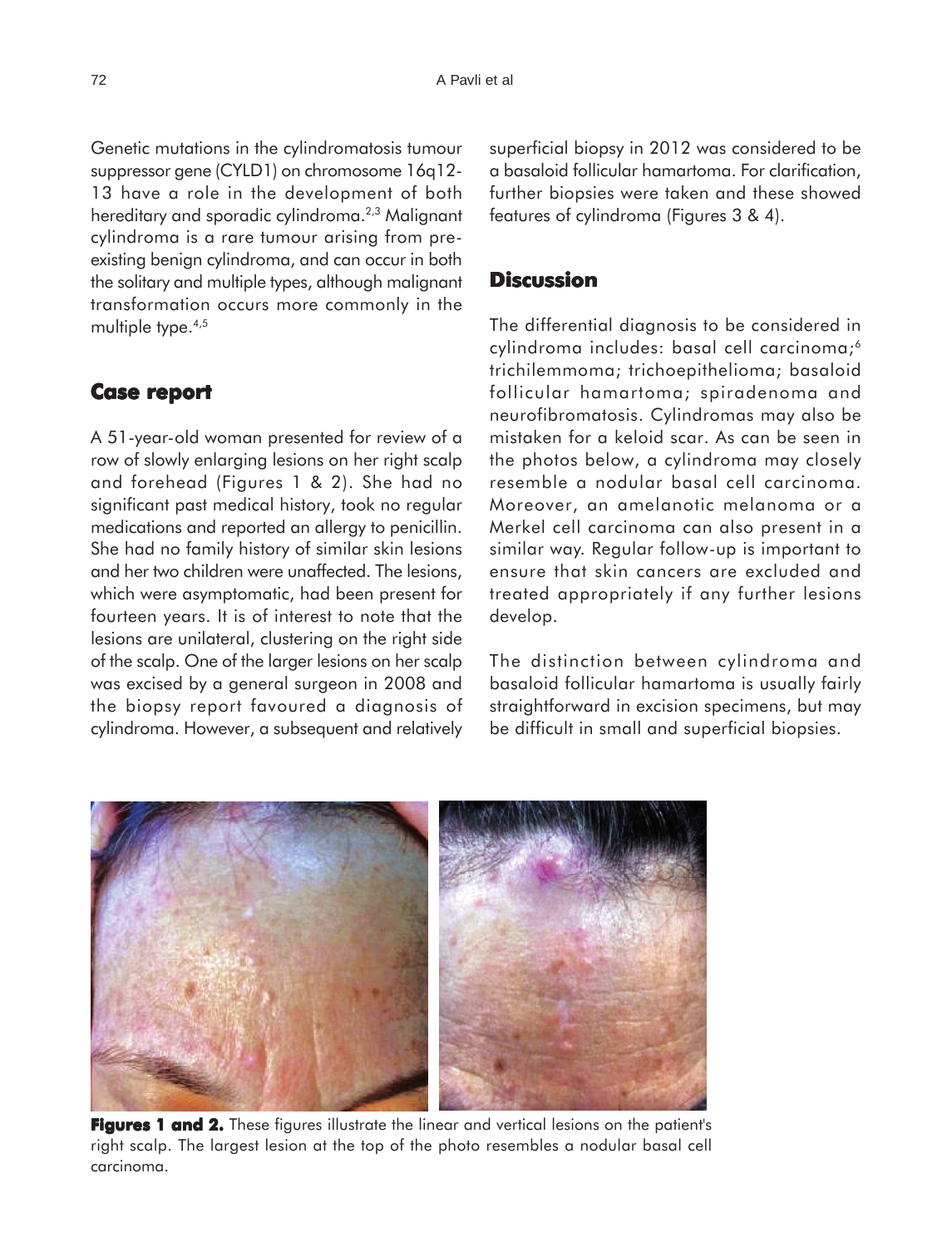

**Figure 3.** Typical cylindroma, with a 'jigsaw' like histology of islands of basaloid cells with surrounding hyaline thickened basement membrane material.



**Figure 4.** The patient's last biopsy showing small islands of basaloid cells, some with the hyaline material, but others with cellular stroma reminiscent of perifollicular mesenchyme.

Basaloid follicular hamartoma has two distinct histological appearances. Both show a dermal based tumour without connection to the epidermis. The first pattern is a collection of small islands with a somewhat net-like architecture in the superficial to mid dermis associated with pilosebaceous units at the infundibular level. These islands are composed of peripherally palisading basaloid cells and some central squamous cells. There is a cellular surrounding stromal component, composed of bland spindled cells with some abortive hair bulb like structures, and CD34 positive cells. The second histology is that which is very reminiscent of trichoepithelioma, with larger

expansile anastomosing lobules and trabeculae of similar cells, and with similar surrounding stromal changes to those described above.

Cylindroma is a dermal based tumour, also without connection to the epidermis, composed of multiple lobules arranged in a 'jigsaw' like architecture, with surrounding thick DPAS positive hyaline basement membranes. The lobules are composed of two cell types: small basaloid cells and scattered larger cells with pale cytoplasm. Some ductal lumina are usually present. Occasionally the lobules also contain hyaline droplets. Cylindroma, composed of lobules of basaloid cells, is, in these respects, very similar to basaloid follicular hamartoma. However, cylindroma usually demonstrates a hyaline, DPAS positive thickened basement membrane, as opposed to the cellular fibrous stroma of basaloid follicular hamartoma. The cells of both tumours may be predominantly basaloid, although in cylindroma, there is often the admixed larger myoepithelial type cells, together with hyaline droplets and occasional ductal lumina. The basaloid tumour cells in cylindroma show positive staining for CEA and EMA, which is not seen in basaloid follicular hamartoma. The larger cells in cylindroma show positive staining for SMA and S100 protein, which is also not seen in basaloid follicular hamartoma.

The question of how to manage a solitary benign cylindroma is a difficult one given high recurrence rates and the very rare potential for malignant transformation. The clinical features of malignant lesions include rapid growth, ulceration and bleeding.<sup>5</sup> The prevalence of malignant cylindroma is not well-established due to the rarity of the lesions. Of a total of 36 cases of malignant cylindroma documented in the literature, only nine of these transformed from the solitary type.4 Metastatic spread has been reported in 11 patients with lymph nodes, stomach, thyroid, liver, lung and bones affected.<sup>7</sup> There are several management options for solitary benign cylindroma documented in the existing literature,